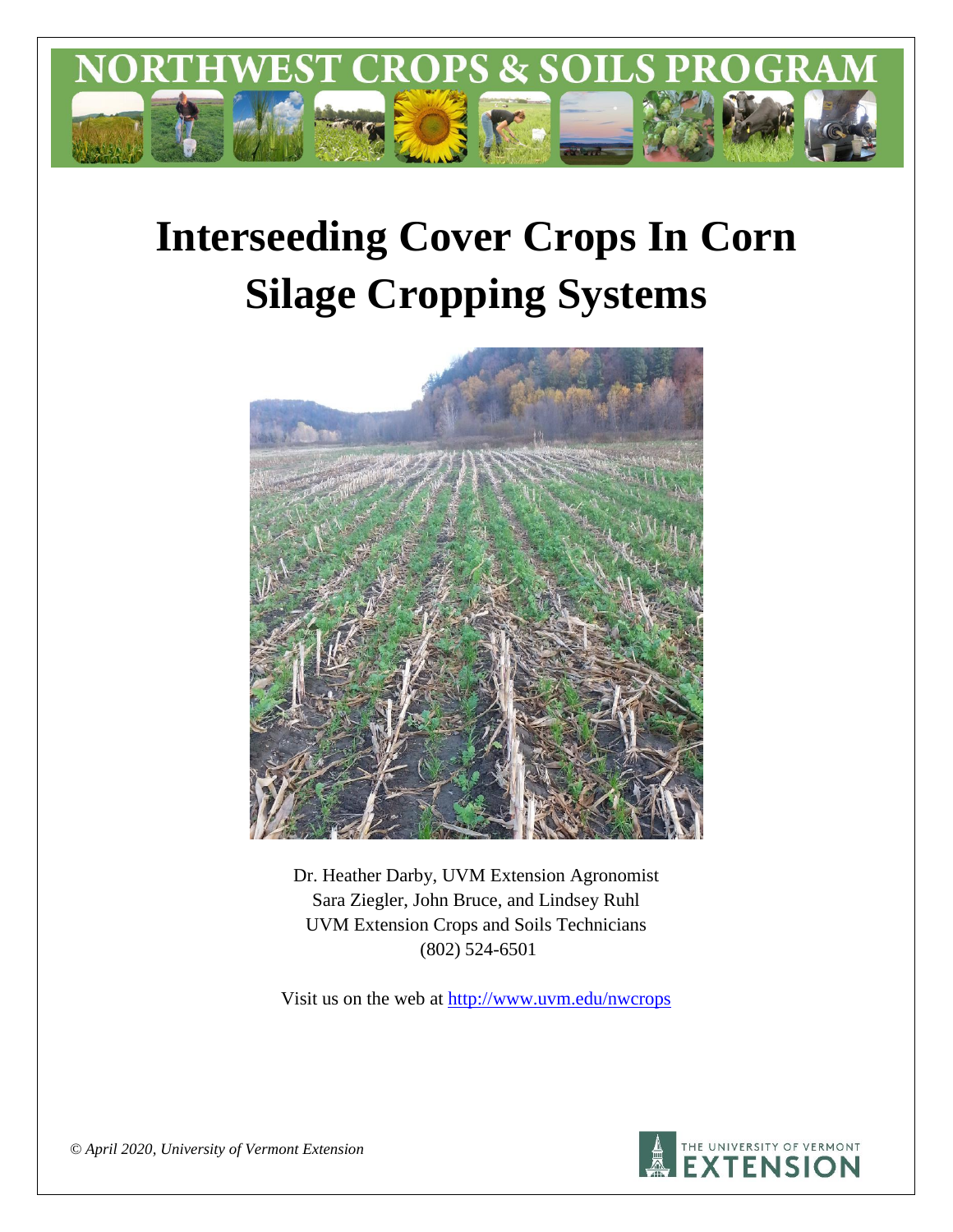# **INTERSEEDING COVER CROPS IN CORN SILAGE CROPPING SYSTEMS Dr. Heather Darby, University of Vermont Extension [heather.darby\[at\]uvm.edu](mailto:heather.darby@uvm.edu?subject=2013%20Long%20Season%20Corn%20Report)**

With increasing focus on minimizing environmental impacts from agriculture, farmers are looking for strategies that are good for farm and environmental viability. Cover cropping is one strategy that has been promoted to help farms improve soil health and minimize soil and nutrient losses to the environment. However, with a short growing season it is often difficult to get an adequate cover cropping following corn silage harvest. Therefore, farmers are interested in using interseeding techniques to establish cover crops into an actively growing corn crop. Being successful with this practice will likely require changes to other aspects of the cropping system such as corn populations, corn relative maturity, and the timing of cover crop seeding. The University of Vermont Extension's Northwest Crops and Soils Team implemented two field experiments in 2018 and 2019 to help identify best interseeding practices that support successful cover crop establishment without sacrificing corn silage yields.

# **MATERIALS AND METHODS**

The two field trials were conducted at Borderview Research Farm in Alburgh, VT (Tables 1 and 2). Trial 1 evaluated the impact of corn relative maturity, corn ear type, and corn populations on cover crop establishment and corn yields. Trial 2 evaluated the impact of corn relative maturity, corn ear type, and cover crop interseed timing on cover crop establishment and corn yields. All plots were 10' x 20' and replicated four times.

The experimental design for Trial 1 was a randomized complete block with split plot design. Main plots were corn population (28,000, 30,000, 32,000, 34,000, and 36,000 plants per acre) and split plots were corn maturity (early and late) and ear type (flex and fixed). The trial was interseeded in early July each year. In Trial 2 the experimental design was a randomized complete block with split plot design. Main plots were corn interseed times (V2, V4, and V6) and split-plots were corn varieties of differing relative maturity (early and late) and ear type (flex and fixed).

In 2018, corn was planted on 30-Jun due to multiple planting issues and bird damage. In 2019, corn was planted 23-May. The amount of photosynthetic active radiation (PAR) reaching the ground under the corn canopy was measured using a LI-COR LI-191R line quantum light sensor equipped with a LI-1500 data logger. Light was measured approximately weekly from the time of interseeding into September. To understand how much the corn canopy was obstructing the total available light, a light measurement was taken outside of the corn canopy and then under the corn canopy in the center of each plot. The data were then used to calculate the percent of light infiltrating the corn canopy. Corn was harvested using a John Deere 2-row corn chopper and collected in a wagon fitted with scales to weigh the yield of each plot. An approximate 1 lb subsample was collected, weighed, dried, and weighed again to determine dry matter content and calculate yield. The samples were then ground to 2mm using a Wiley sample mill and then to 1mm using a cyclone sample mill (UDY Corporation). The samples were analyzed for forage quality via Near Infrared Reflectance Spectroscopy at the UVM Cereal Grain Testing Laboratory (Burlington, VT) using a FOSS DS2500 NIRS. Following harvest, ground cover from the cover crop was measured by processing photographs using the Canopeo© smartphone application.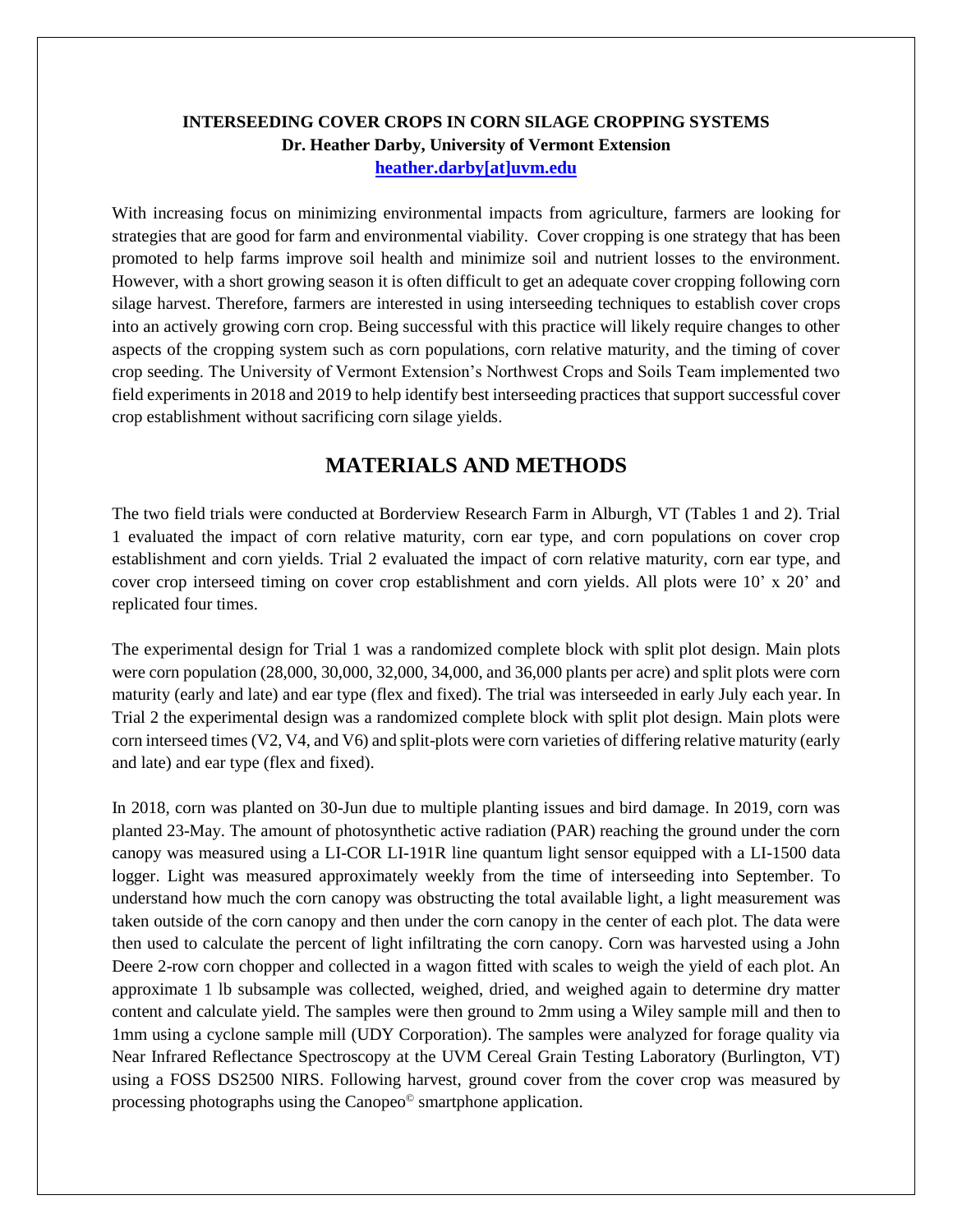| <b>Location</b>                                  | <b>Borderview Research Farm - Alburgh, VT</b> |                                  |  |  |  |  |  |
|--------------------------------------------------|-----------------------------------------------|----------------------------------|--|--|--|--|--|
| Year                                             | 2018                                          | 2019                             |  |  |  |  |  |
| Soil type                                        | Benson rocky silt loam                        | Benson rocky silt loam           |  |  |  |  |  |
| Corn variety/maturity treatments                 | MY87810 and 2G161 (87 days)                   | TMF2Q419 and TFM2L395 (95 days)  |  |  |  |  |  |
|                                                  | SW 4010 and SW 4029 (100 days)                | SW 4010 and SW 4029 (100 days)   |  |  |  |  |  |
|                                                  | Fixed ear (MY87810 and SW 4029)               | Fixed ear (TMF2L395 and SW 4029) |  |  |  |  |  |
| Corn ear type treatments                         | Flex ear $(2G161$ and SW 4010)                | Flex ear (TMF2Q419 and SW 4010)  |  |  |  |  |  |
|                                                  | 28,000                                        | 28,000                           |  |  |  |  |  |
|                                                  | 30,000                                        | 30,000                           |  |  |  |  |  |
| Corn population treatments<br>(seeds $ac^{-1}$ ) | 32,000                                        | 32,000                           |  |  |  |  |  |
|                                                  | 34,000                                        | 34,000                           |  |  |  |  |  |
|                                                  | 36,000                                        | 36,000                           |  |  |  |  |  |
| Corn planting date                               | $30-J$ un                                     | $23$ -May                        |  |  |  |  |  |
|                                                  | $25$ lbs $ac^{-1}$                            | $25$ lbs $ac^{-1}$               |  |  |  |  |  |
|                                                  | Annual ryegrass (70%)                         | Annual ryegrass (70%)            |  |  |  |  |  |
| Cover crop mixture                               | Red clover (20%)                              | Red clover (20%)                 |  |  |  |  |  |
|                                                  | Tillage radish (10%)                          | Tillage radish (10%)             |  |  |  |  |  |
|                                                  | 5-Oct                                         | 27-Sep (early RM)                |  |  |  |  |  |
| <b>Harvest date</b>                              |                                               | 9-Oct (late RM)                  |  |  |  |  |  |

**Table 1. Interseeding into corn silage Trial 1 management, Alburgh, VT, 2018-2019.**

**Table 2. Interseeding into corn silage Trial 2 management, Alburgh, VT, 2018-2019.**

| <b>Location</b>                                               | <b>Borderview Research Farm - Alburgh, VT</b>                                                  |                                                                                                |  |  |  |  |  |
|---------------------------------------------------------------|------------------------------------------------------------------------------------------------|------------------------------------------------------------------------------------------------|--|--|--|--|--|
| Year                                                          | 2018                                                                                           | 2019                                                                                           |  |  |  |  |  |
| Soil type                                                     | Benson rocky silt loam                                                                         | Benson rocky silt loam                                                                         |  |  |  |  |  |
| Corn variety/maturity treatments                              | MY87810 and 2G161 (87 days)<br>SW 4010 and SW 4029 (100 days)                                  | TMF2Q419 and TFM2L395 (95 days)<br>SW 4010 and SW 4029 (100 days)                              |  |  |  |  |  |
| Corn ear type treatments                                      | Fixed ear (MY87810 and SW 4029)<br>Flex ear $(2G161$ and SW 4010)                              | Fixed ear (TMF2L395 and SW 4029)<br>Flex ear (TMF2Q419 and SW 4010)                            |  |  |  |  |  |
| <b>Interseed timing treatments</b><br>(dates of interseeding) | $V2(2-Jul)$<br>$V4(5-Jul)$<br>$V6(30-Jul)$                                                     | $V2(17-Jun)$<br>$V4(24-Jun)$<br>$V6(1-Jul)$                                                    |  |  |  |  |  |
| Corn planting date                                            | $30-J$ un                                                                                      | $23-May$                                                                                       |  |  |  |  |  |
| Cover crop mixture                                            | $25$ lbs ac <sup>-1</sup><br>Annual ryegrass (70%)<br>Red clover (20%)<br>Tillage radish (10%) | $25$ lbs ac <sup>-1</sup><br>Annual ryegrass (70%)<br>Red clover (20%)<br>Tillage radish (10%) |  |  |  |  |  |
| <b>Harvest date</b>                                           | 5-Oct                                                                                          | 23-Sep (early RM)<br>10-Oct (late RM)                                                          |  |  |  |  |  |

Data were analyzed using mixed model analysis using the mixed procedure of SAS (SAS Institute, 1999). Replications in the trial were treated as random effects and treatments were treated as fixed. Mean comparisons were made using the Tukey-Kramer adjustment procedure when the F-test was considered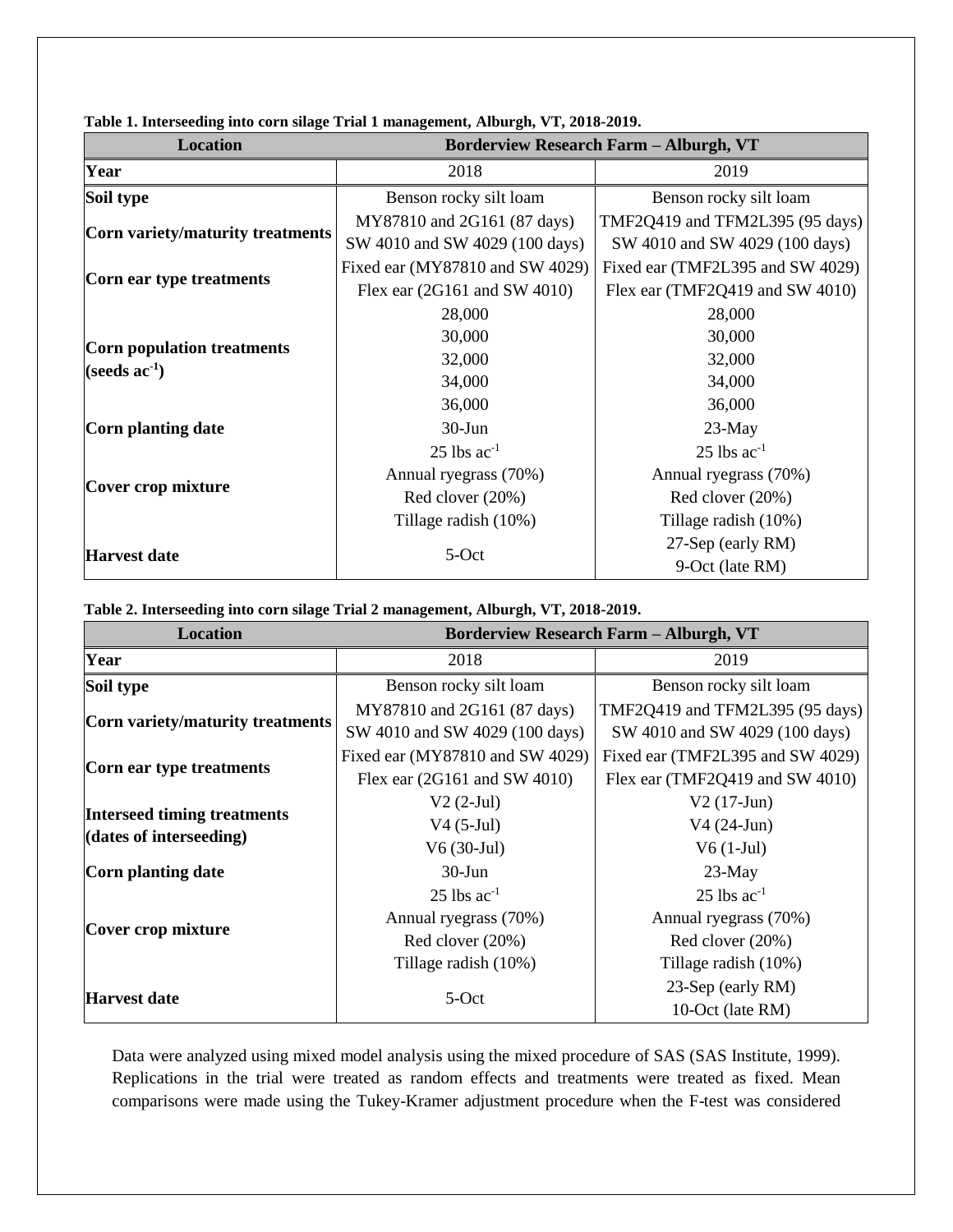significant ( $p<0.10$ ). Because few significant interactions were observed between year and other variables, data were combined across years prior to the employing the mean comparisons procedure.

# **RESULTS**

Weather data was recorded with a Davis Instrument Vantage Pro2 weather station, equipped with a WeatherLink data logger at Borderview Research Farm in Alburgh, VT (Tables 3 and 4). From June through September 2018 there were 2298 Growing Degree Days (GDDs) accumulated, 242 more than the 30-year normal. Precipitation during this time was at or below normal for all months with a total of 2.81 inches below normal being accumulated. Extended periods of dry weather were experienced, the longest of which was approximately 2 weeks. The hot and dry weather allowed the corn, even the long season varieties, to reach maturity despite later than anticipated planting. Dry conditions however may have led to poor cover crop establishment.

|                                   | Jun     | Jul     | Aug     | Sep     |
|-----------------------------------|---------|---------|---------|---------|
| Average temperature $(^{\circ}F)$ | 64.4    | 74.1    | 72.8    | 63.4    |
| Departure from normal             | $-1.36$ | 3.47    | 3.99    | 2.88    |
|                                   |         |         |         |         |
| Precipitation (inches)            | 3.74    | 2.43    | 2.96    | 3.48    |
| Departure from normal             | 0.11    | $-1.79$ | $-0.95$ | $-0.18$ |
|                                   |         |         |         |         |
| Growing Degree Days (base 50°F)   | 447     | 728     | 696     | 427     |
| Departure from normal             | $-37$   | 98      | 114     |         |

**Table 3. 2018 weather data for Alburgh, VT.**

Based on weather data from a Davis Instruments Vantage Pro2 with WeatherLink data logger. Historical averages are for 30 years of NOAA data (1981-2010) from Burlington, VT.

From June through September 2019 there were 2065 GDDs accumulated, 11 more than the 30-year normal. Precipitation during this time below normal for all months except for Sep with a total of 2.65 inches above normal being accumulated. Hot and dry weather allowed the corn, even the long season varieties, to reach maturity despite slightly delayed planting.

#### **Table 4. 2019 weather data for Alburgh, VT.**

|                                     | Jun     | Jul     | Aug     | Sep     |
|-------------------------------------|---------|---------|---------|---------|
| Average temperature $({}^{\circ}F)$ | 64.3    | 73.5    | 68.3    | 60.0    |
| Departure from normal               | $-1.46$ | 2.87    | $-0.51$ | $-0.52$ |
|                                     |         |         |         |         |
| Precipitation (inches)              | 3.06    | 2.34    | 3.50    | 3.87    |
| Departure from normal               | $-0.57$ | $-1.88$ | $-0.41$ | 0.21    |
|                                     |         |         |         |         |
| Growing Degree Days (base 50°F)     | 446     | 716     | 568     | 335     |
| Departure from normal               | $-36$   | 86      | $-14$   | $-25$   |

Based on weather data from a Davis Instruments Vantage Pro2 with WeatherLink data logger. Historical averages are for 30 years of NOAA data (1981-2010) from Burlington, VT.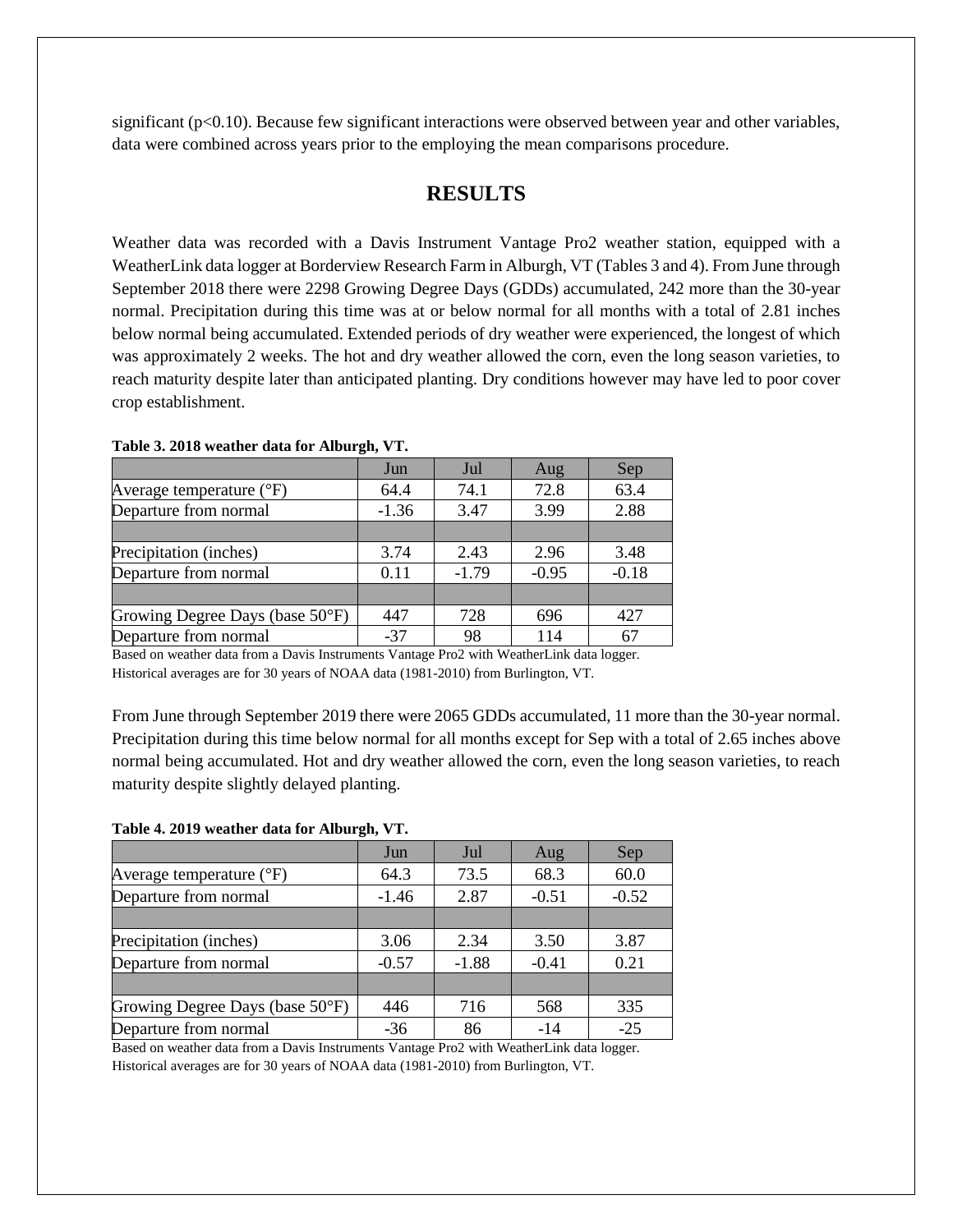# Trial 1 – Impact of Corn Population and Ear Type

# *Interactions*

There were no statistically significant interactions between main effects (Table 5). This indicates that corn varieties of different ear types responded similarly in terms of yield and quality parameters when planted at different populations.

| Table 5. Main effect interactions. |  |
|------------------------------------|--|
|------------------------------------|--|

| Main effects and<br>interactions | Yield       | CР  | ADF         | $30-hr$<br><b>NDFD</b> | Ash | Starch | <b>TDN</b> | NE <sub>L</sub> | Milk yield<br>$(lbs \text{ ton}^{-1})$ | Milk yield<br>$(lbs ac^{-1})$ |
|----------------------------------|-------------|-----|-------------|------------------------|-----|--------|------------|-----------------|----------------------------------------|-------------------------------|
| Year                             | ***         | *** | $**$        | ***                    | *** | ***    | ***        | ∗               | ***                                    | ***                           |
| Corn population                  | ∗           | NS  | NS          | NS                     | NS  | NS     | NS         | NS              | NS                                     | ∗                             |
| Corn ear type                    | NS          | *** | $_{\rm NS}$ | ∗                      | NS  | NS     | NS         | NS              | NS                                     | NS                            |
| Population x ear type            | $_{\rm NS}$ | NS  | NS          | NS                     | NS  | NS     | NS         | NS              | NS                                     | NS                            |

 $* 0.1 < p > 0.05$ 

\*\*  $0.05 < p > 0.01$ 

NS- Not statistically significant

# *Impact of Year*

The two years of the trial performed differently in terms of corn yield and quality characteristics (Table 6). Yield varied dramatically between the two trial years with 2018 yields being almost 9 tons ac<sup>-1</sup> higher than 2019. Crude protein differed by almost 1% as well. These were likely due to lower water and therefore nutrient availability in 2019 compared to 2018. The hot and dry weather also appears to have resulted in higher lignin content as the NDF digestibility was considerably lower in 2019. Because of these yield and quality differences, 2018 would have produced more milk yield both on a per acre and per ton basis.

#### Year Yield at 35% DM CP ADF NDF Ash Fat TDN 30hr-NDFD NE<sup>L</sup> Milk yield tons  $ac^{-1}$  % DM  $\%$  NDF Mcal lb<sup>-1</sup> lbs ton-1  $lbs$  ac<sup>-1</sup> 2018 **25.2 8.74** 22.5 38.5 4.13 **3.06 69.3 58.2 0.683 3369 29712** 2019 16.5 7.85 **21.5 38.3 2.19** 2.85 64.2 44.7 0.671 3158 18254 Level of significance \*\*\* \*\*\* \*\* NS \*\*\* \*\*\* NS \*\*\* \* \*\*\* \*\*\* Trial Mean 21.5 8.24 21.9 38.4 3.3 2.95 66.4 52.4 0.676 3279 24801

**Table 6. Corn silage yield and quality by year.**

 $* 0.1 < p > 0.05$ 

\*\*  $0.05 < p > 0.01$ 

\*\*\*  $p < 0.01$ 

NS- Not statistically significant

# *Impact of Population*

Corn population significantly impacted yield (Figure 1). Statistically, no additional yield benefit was gained by attaining a plant population higher than 30,000 plants ac<sup>-1</sup>. Population did not impact corn silage quality.

<sup>\*\*\*</sup>  $p < 0.01$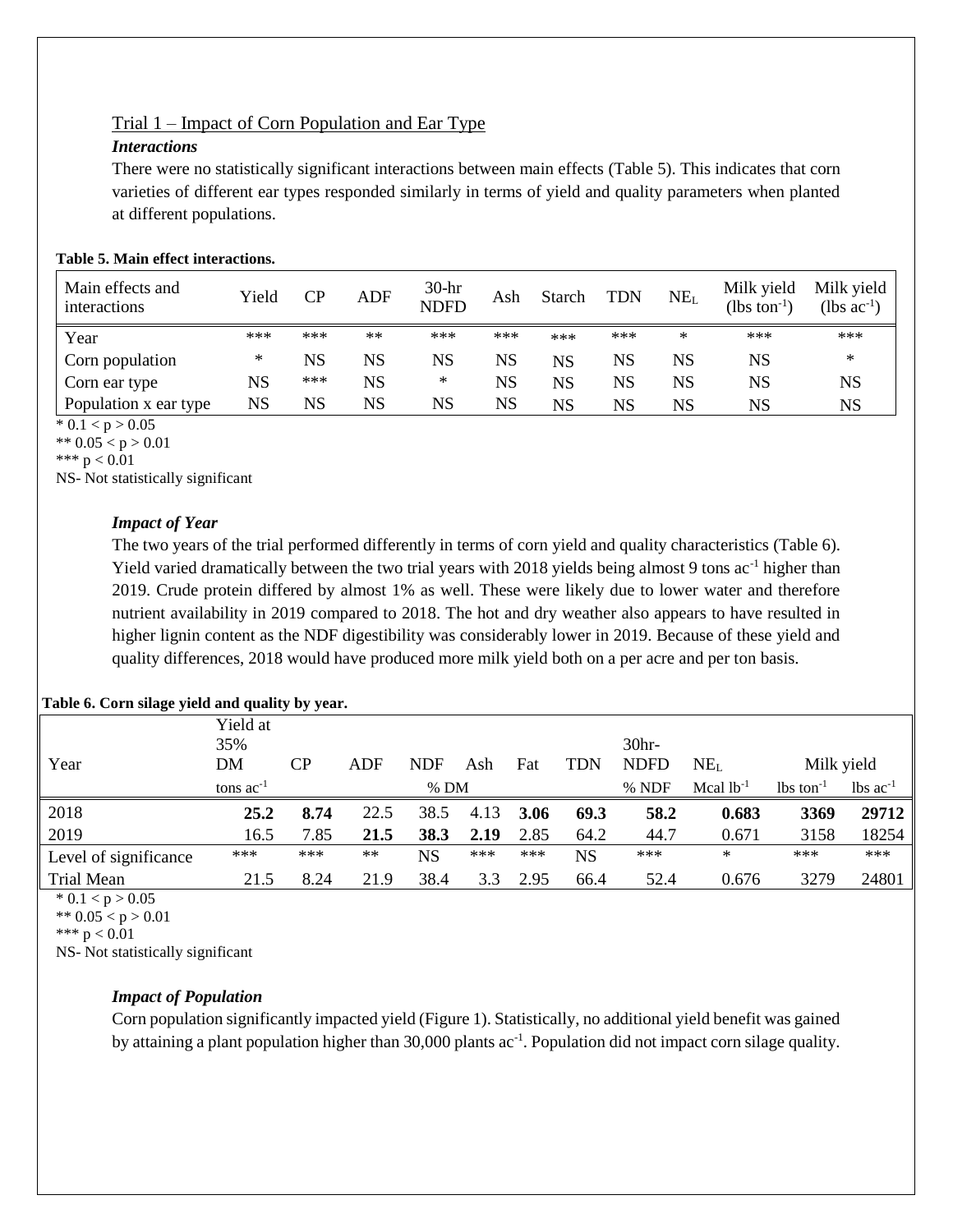

**Figure 1. Corn silage yield by plant population.**

Treatments that share a letter performed statistically similarly to one another.

By two weeks after cover crop interseeding, the corn canopy had significantly closed reducing 65-70% of the potential light infiltrating to the ground (Figure 2). Therefore, the newly planted cover crop had approximately 2-3 weeks from the time of seeding to germinate and establish prior to full canopy closure, in which very little light penetrated to the ground level for the remainder of the season. This demonstrates the challenge interseeding presents as any delay in seed germination or establishment (i.e. limited moisture, low vigor, etc.) significantly reduces the time available to the cover crop to properly establish increasing the chance of survival through the rest of the growing season.



**Figure 2. PAR infiltration over the season across corn populations.**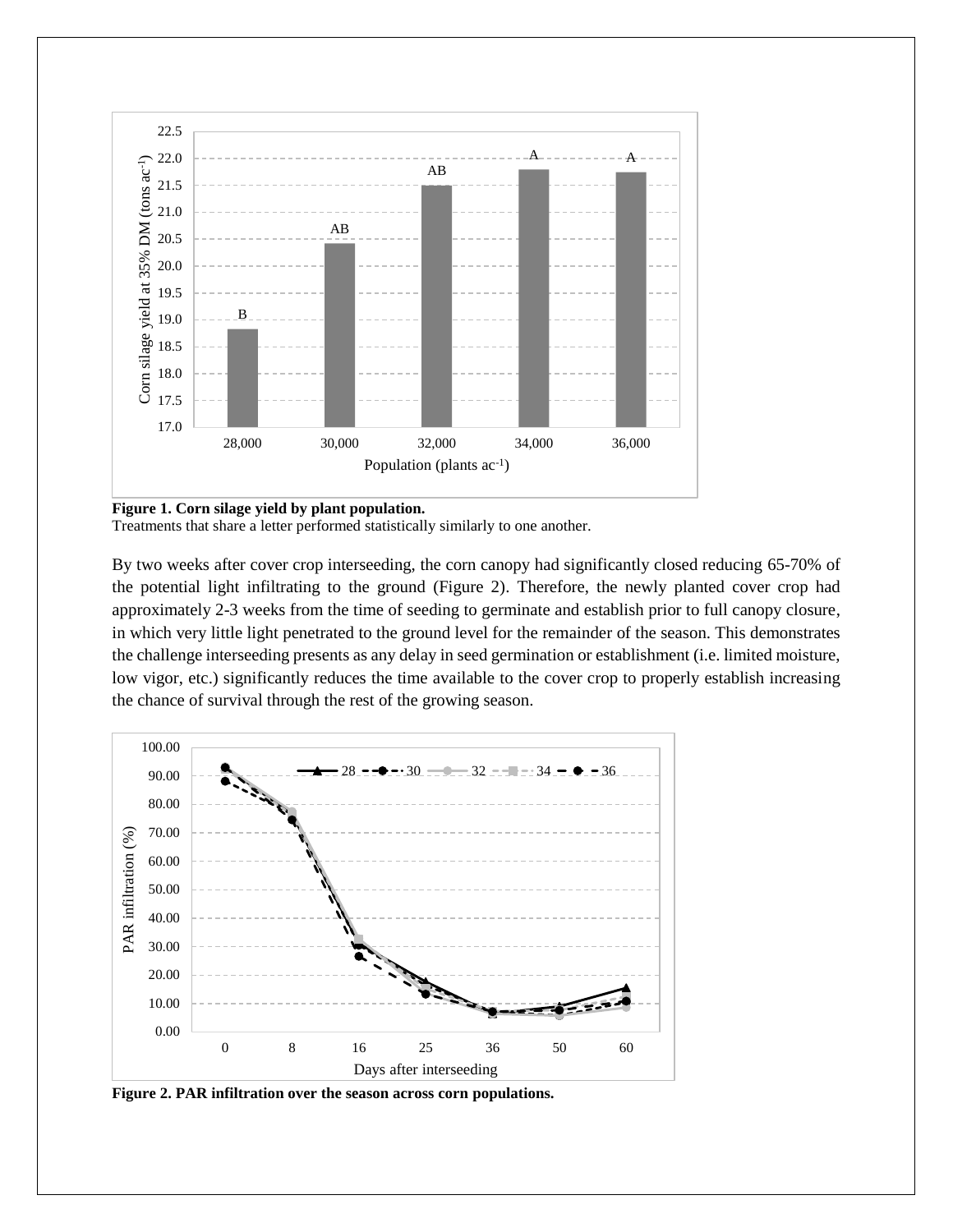Due to complications in the 2018 growing season, cover crop measures were not captured post corn silage harvest. However, these data are available for the 2019 growing season but were not statistically analyzed. Overall, ground cover from interseeded cover crops post corn silage harvest were very low averaging 4.69% with no obvious differences between populations. This will continue to be studied in the coming year.

#### *Impact of Ear Type*

Corn hybrids are typically characterized as "flex", "semi-flex", or "fixed" ear types. Flex ear hybrids are more cost effective when planted at lower seeding rates as they have the ability to adjust corn ear size relative to plant population to remain high yielding despite fewer plants. Fixed ear types, on the other hand, have been bred to remain consistent in ear size regardless of plant population and are therefore more profitable as populations are increased. These hybrid types also tend to differ in plant architecture or growth habit. Fixed ear hybrids tend to have a more upright leaf structure as they are better suited to the compact nature of high seeding rates. Therefore, we hypothesized that ear type would impact the corn population that would support a high yielding corn crop and successful interseeded cover crop.



**Figure 3. PAR infiltration over the season by corn ear type.**

Little difference in light infiltration was observed between corn ear types (Figure 3). Fixed ear varieties limited light infiltration slightly more than flex ear varieties, however, by 36 days after interseeding both had reduced light infiltration by approximately 90% and remained similar for the remainder of the trial. Overall, the ear type did not appear to significantly impact light infiltration through the corn canopy.

Corn ear type did not significantly impact yield and had a minor impact on corn silage quality parameters (Table 7). Crude protein was approximately 0.3% higher in flex ear varieties than the fixed ear varieties. This is to be expected as these varieties can change the size of ears formed depending on resources available (i.e. populations) which impacts the nutrient concentration in the end silage sample. However, the only other quality parameter that was significantly impacted by ear type was NDF digestibility at 30 hours. Again this was higher in flex ear varieties which we'd expect as there is likely a higher proportion of ear material compared to the less digestible fiber materials.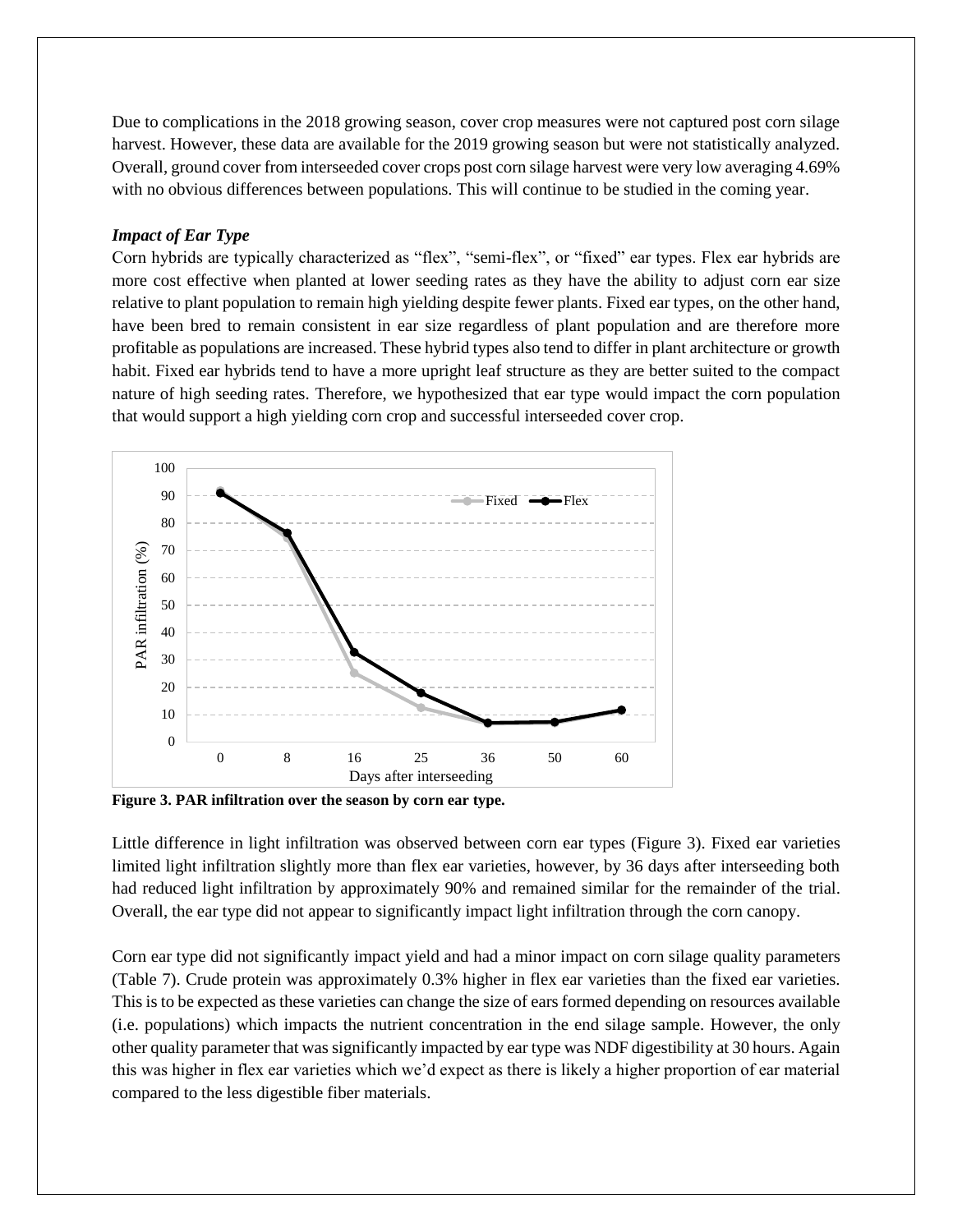#### **Table 7. Corn silage quality parameters by ear type.**

|                       | Yield at       |           |      |             |      |      |      | 30 <sub>hr</sub> |                |                                     |                        |
|-----------------------|----------------|-----------|------|-------------|------|------|------|------------------|----------------|-------------------------------------|------------------------|
| Ear type              | 35% DM         | <b>CP</b> | ADF  | <b>NDF</b>  | Ash  | Fat  | TDN  | <b>NDFD</b>      | $\rm NE_L$     | Milk yield                          |                        |
|                       | tons $ac^{-1}$ |           |      | $%$ DM      |      |      |      | % NDF            | Mcal $1b^{-1}$ | $\frac{1}{2}$ lbs ton <sup>-1</sup> | $lbs$ ac <sup>-1</sup> |
| Fixed                 | 21.4           | 8.15      | 21.7 | <b>38.1</b> | 3.13 | 3.01 | 66.7 | 51.0             | 0.677          | 3257                                | 24591                  |
| Flex                  | 20.3           | 8.44      | 22.3 | 38.6        | 3.19 | 2.90 | 66.8 | 51.8             | 0.677          | 3270                                | 23375                  |
| Level of significance | NS             | ***       | NS   | NS          | NS   | NS   | NS   | *                | NS             | NS                                  | <b>NS</b>              |
| Trial Mean            | 21.5           | 8.24      | 21.9 | 38.4        | 3.3  | 2.95 | 66.4 | 52.4             | 0.676          | 3279                                | 24801                  |

 $* 0.1 < p > 0.05$ 

\*\*\* p < 0.01

NS- Not statistically significant

In both years, cover crop establishment was poor and was difficult to obtain measurements on the minimal and spotty growth. Ground cover measurements could only be captured in some plots post corn harvest. Regardless of the treatment there was less than 5% ground cover provided by the cover crop in late-Oct. More data will be collected in the coming year to better understand these implications.

Trial 2 – Impact of Cover Crop Interseed Timing, Corn Relative Maturity, and Ear Type Due to weed pressure limiting cover crop success in the trial area in 2019, cover crop establishment data were only available for 2018 and therefore, only data for that year are presented below.

## *Interactions*

Overall, there were few interactions observed between main effects meaning that corn variety responded similarly regardless of interseed timing. More research is needed to full understand how to select varieties that will be synergistic with cover crop establishment.

## *Impact of interseed timing*

Deciding when to interseed a cover crop is challenging. On one hand you want to allow the cover crop time to establish before the corn blocks the light, but on the other hand, you don't want the cover crop to compete with the establishing corn for resources. In addition, you want to make sure that corn herbicides do not impact the interseeded cover crop. Generally, corn can be interseeded anywhere from the V2 to V6 growth stage. After V6, most interseeding equipment is not tall enough, increasing the risk of damaging the corn crop.

Light available at the time of interseeding varied dramatically across the timing treatments (Figure 4). The arrows indicate the date the corn was interseeded corresponding to the V2, V4, and V6 growth stages. At the V2 and V4 growth stages virtually none of the PAR was being obstructed by the corn canopy. However, by the time the corn reached the V6 stage, the canopy was already obstructing almost 70% of the light. That was reduced by an additional 20% by the following week where the level remained for much of the season. However, this did not appear to significantly impact cover crop establishment as post-harvest ground cover was approximately similar to that of the V4 seeded cover crop which had an additional few weeks to grow. However, it is also important to note that following the V2 and V4 interseedings, no rainfall was experienced for 12 days. Therefore, the cover crop may have not germinated as quickly, reducing the impact between the interseed timings.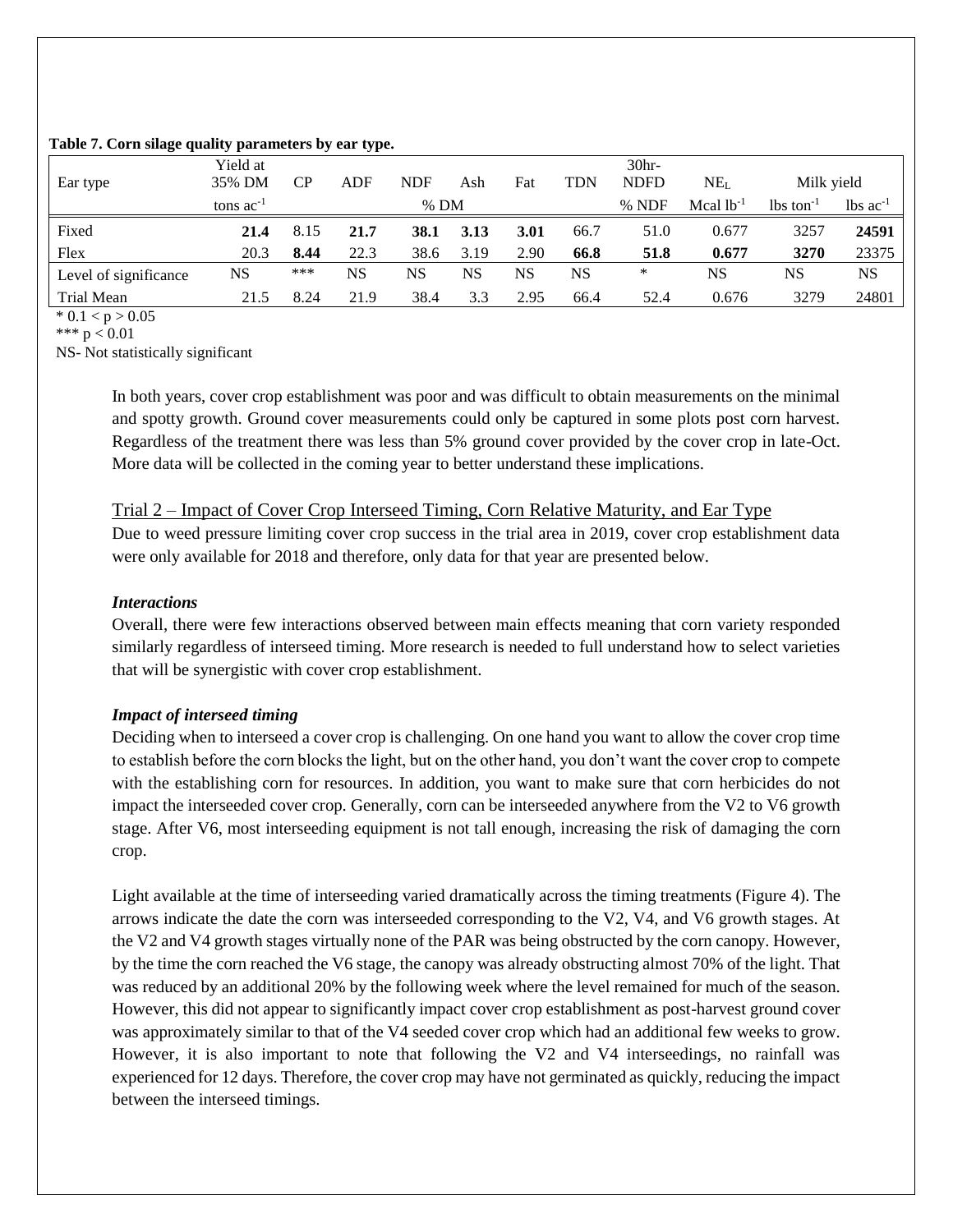

**Figure 4. PAR across the season, 2018.** *Arrows indicate the V2, V4, and V6 growth stages at which cover crops were interseeded.*

In this trial, as interseeding was delayed to the V6 growth stage, cover crop success, indicated by postharvest ground cover, decreased (Figure 5). However, ground cover was <50% for all interseed timing treatments. Corn yields were not significantly impacted by timing of interseeding. In addition, corn quality was not impacted by timing of interseeding (Table 8). Image 1 shows the cover crop establishment.





**Figure 5. Corn yield and cover crop ground cover by interseed timing, 2018. Image 1. Cover crop, fall 2018.**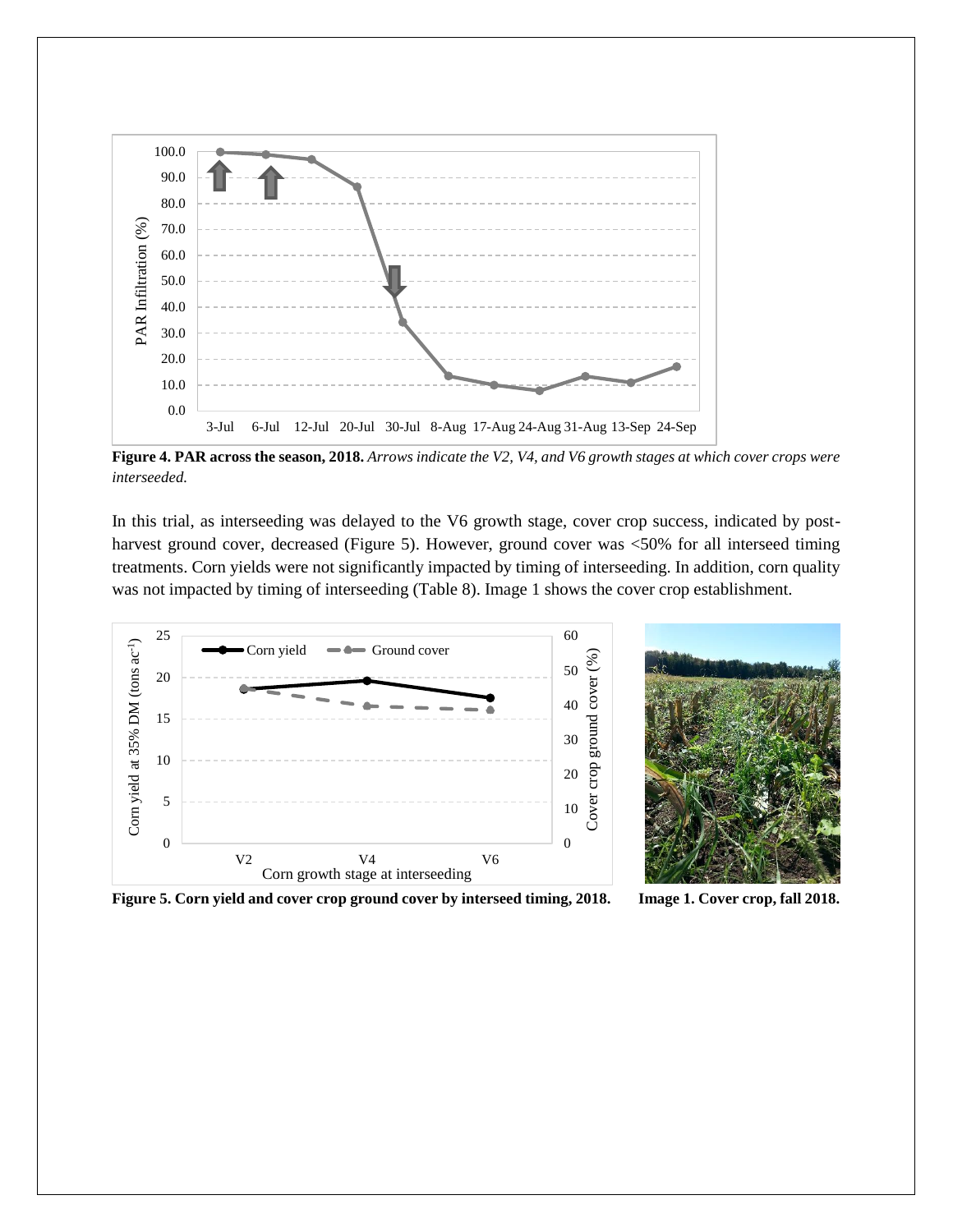| <b>Interseed</b><br>timing | <b>Yield at</b><br>35%<br>DM | DM        | $\bf CP$ | ADF  | <b>NDF</b> | Ash  | <b>Starch</b> | <b>TDN</b> | $30-hr$<br><b>NDFD</b> | NE <sub>L</sub> | <b>Milk</b>             |                               |
|----------------------------|------------------------------|-----------|----------|------|------------|------|---------------|------------|------------------------|-----------------|-------------------------|-------------------------------|
|                            | tons ac-1                    |           |          |      | $%$ DM     |      |               |            | % NDF                  | Mcal $lb^{-1}$  | $lbs$ ton <sup>-1</sup> | $\text{lbs}$ ac <sup>-1</sup> |
| V <sub>2</sub>             | 18.6                         | 38.1      | 18.6     | 22.8 | 40.2       | 3.37 | 31.7          | 67.3       | 44.6                   | 0.659           | 3004                    | 19578                         |
| V <sub>4</sub>             | 19.6                         | 37.8      | 19.6     | 23.1 | 40.6       | 3.72 | 30.4          | 66.7       | 44.0                   | 0.654           | 2963                    | 20264                         |
| V <sub>6</sub>             | 17.6                         | 37.6      | 17.6     | 23.0 | 41.4       | 3.49 | 30.9          | 67.3       | 44.2                   | 0.660           | 3007                    | 18546                         |
| LSD $(p = 0.10)$           | NS                           | <b>NS</b> | NS       | NS   | NS         | NS   | NS            | NS         | NS                     | NS              | NS                      | NS                            |
| Trial mean                 | 18.6                         | 37.8      | 8.6      | 23.0 | 40.7       | 3.5  | 31.0          | 67.1       | 44.3                   | 0.658           | 2991                    | 19462                         |

## **Table 8. Corn yield and quality by interseed timing, 2018.**

Treatments in **bold** were the top performer for that category.

NS- not statistically significant.

# *Impact of Corn Ear Type*

With fixed ear hybrids having generally a more upright leaf structure, we would expect better cover cropping success with a fixed ear hybrid over a flex ear hybrid. In this trial, we observed approximately 4% higher cover crop success, indicated by post-harvest ground cover, from the fixed ear hybrids (Figure 6). However, these were statistically similar to one another.



**Figure 6. Cover crop ground cover by ear type, 2018.**

Corn yield and quality parameters also did not differ across the ear types (Table 9).

| $\frac{1}{2}$ and $\frac{1}{2}$ . So the state of the state $\frac{1}{2}$ and $\frac{1}{2}$ and $\frac{1}{2}$ are stated in $\frac{1}{2}$ |                         |      |           |            |            |      |            |      |                        |                 |                                 |                                |
|-------------------------------------------------------------------------------------------------------------------------------------------|-------------------------|------|-----------|------------|------------|------|------------|------|------------------------|-----------------|---------------------------------|--------------------------------|
| Ear type                                                                                                                                  | Yield<br>at $35%$<br>DM | DM   | <b>CP</b> | <b>ADF</b> | <b>NDF</b> | Ash  | Starch TDN |      | $30-hr$<br><b>NDFD</b> | NE <sub>L</sub> | Milk                            |                                |
|                                                                                                                                           | tons $ac^{-1}$          |      |           |            | $%$ DM     |      |            |      | $%$ NDF                | Mcal $lb^{-1}$  | $\lambda$ lbs ton <sup>-1</sup> | $\lambda$ lbs ac <sup>-1</sup> |
| Fixed                                                                                                                                     | 18.0                    | 38.1 | 8.56      | 22.7       | 40.3       | 3.46 | 31.4       | 67.2 | 44.2                   | 0.658           | 2995                            | 18872                          |
| Flex                                                                                                                                      | 19.2                    | 37.5 | 8.72      | 23.3       | 41.2       | 3.59 | 30.6       | 67.1 | 44.3                   | 0.657           | 2987                            | 20054                          |
| LSD $(p = 0.10)$                                                                                                                          | <b>NS</b>               | NS   | NS        | NS         | NS         | NS   | NS         | NS   | NS                     | <b>NS</b>       | NS                              | <b>NS</b>                      |
| Trial mean                                                                                                                                | 18.6                    | 37.8 | 8.6       | 23.0       | 40.7       | 3.5  | 31.0       | 67.1 | 44.3                   | 0.658           | 2991                            | 19462                          |

**Table 9. Corn yield and quality by ear type.**

Treatments in **bold** were the top performer for that category.

NS- not statistically significant.